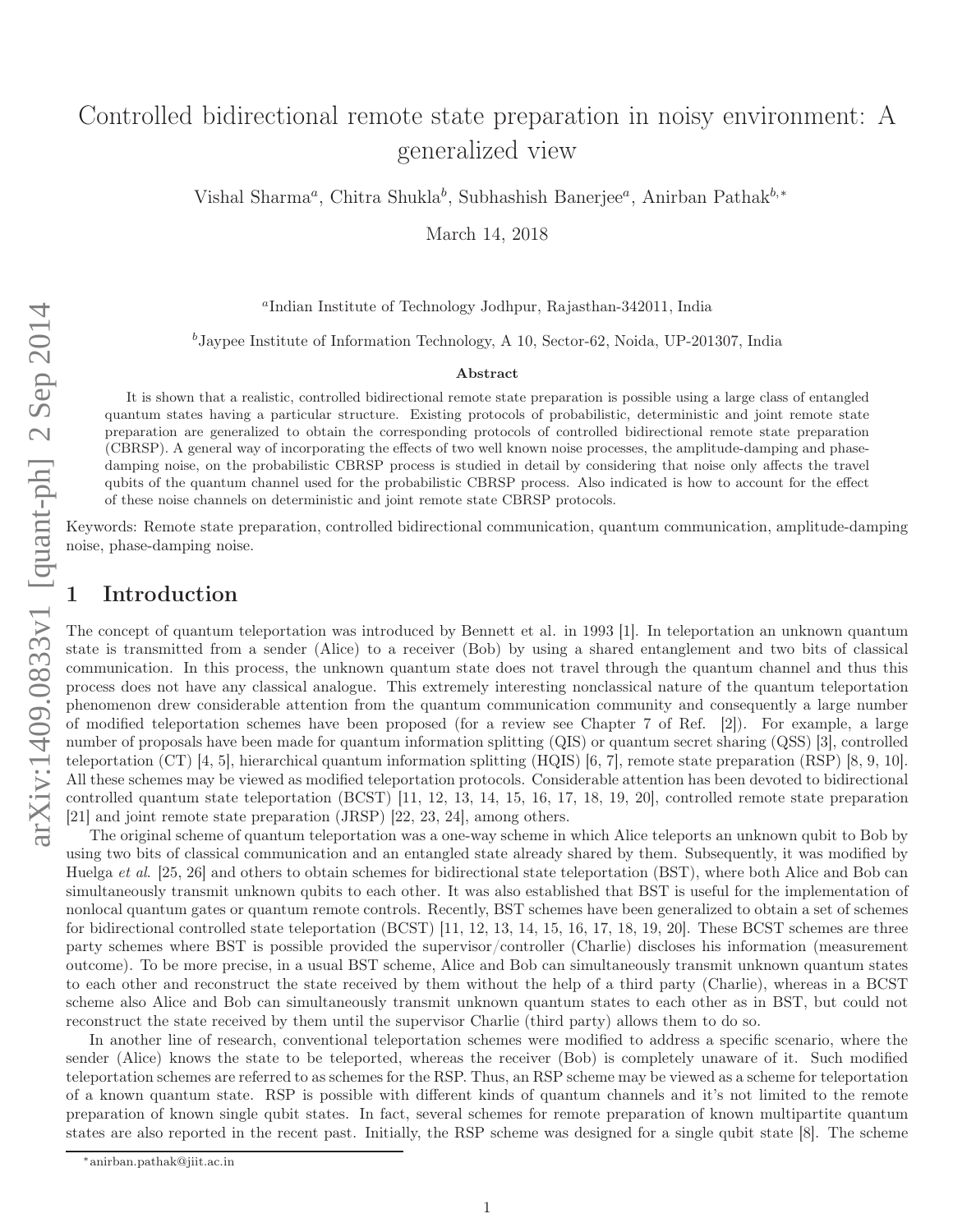was probabilistic, but it was shown that the task of remote preparation of a known single qubit can be performed using a bit of classical communication and a shared entanglement. Subsequently, this idea was generalized to a deterministic RSP [27], wherein the remote state could be prepared with unit success probability. However, the reduction in classical communication with respect to a quantum teleportation scheme that was achieved in the original scheme was lost here. The idea of RSP has been generalized, recently, in many other ways. For example, RSP schemes are proposed for remote preparation of a 4-qubit  $GHZ$  state [28], multi-qubit  $GHZ$  state [29], 4-qubit cluster-type state [30, 31], arbitrary two qubit state [32] and W state [33, 34]. Further, schemes for JRSP have been constructed. A JRSP scheme involves at least three parties. The simplest JRSP designed by An [35] can be described as follows. Sender1, Sender2 and receiver share a GHZ state. Sender1 and Sender2 want to jointly transmit a qubit  $|\psi\rangle = a|0\rangle + b \exp(i\phi)|1\rangle$  to the receiver, but Sender1 knows  $(a, b)$  and Sender2 knows  $\phi$ . In such a case Sender1 measures his/her qubit using  $\{|u_0\rangle = a|0\rangle + b|1\rangle$ ,  $|u_1\rangle = b|0\rangle - a|1\rangle\}$  basis set and announces the result. Subsequently, Sender2 measures his/her qubit using  $\{|v_0\rangle = \frac{|0\rangle + \exp(i\phi)|1\rangle}{\sqrt{2}}, |v_1\rangle = \frac{\exp(-i\phi)|0\rangle - |1\rangle}{\sqrt{2}}\}$  basis set (depending upon Sender1's measurement outcome Sender2 may have to apply a unitary operation before measuring his/her qubit in  $\{|v_0\rangle, |v_1\rangle\}$ basis) and announces the result. Using measurement outcomes of the senders, the receiver can apply appropriate unitary operations and reconstruct the unknown quantum state, which is jointly transmitted by the senders. Extending this idea JRSP schemes were proposed for, among others, W and W-type states [33, 34], arbitrary two qubit state [32] and 4-qubit cluster like state [22]. Further generalizing these ideas, schemes were proposed for controlled RSP [36], controlled JRSP [37], multi-party controlled JRSP [24], deterministic JRSP [38] and JRSP with a passive receiver [23]. Thus, a large number of variants of the RSP scheme have been investigated in a one-directional scenario. However, except a recent work by Cao and An [39], no serious effort has yet been made to realize these features of RSP in bidirectional scenarios. Such a scenario is practically relevant and can be visualized easily in analogy with BCST as follows. Consider that both Alice and Bob wish to remotely prepare quantum states that are known to the senders, but unknown to the receivers and receivers can reconstruct the state only when the supervisor Charlie allows them to do so. A scheme for realizing this task would be referred to as the controlled bidirectional remote state preparation (CBRSP). Such a scheme of CBRSP has been proposed in [39] by using a 5-qubit state

$$
|Q\rangle_{A_1A_2B_1B_2C_1} = \frac{1}{2} (|00000\rangle + |01011\rangle + |10101\rangle + |11110\rangle)_{A_1A_2B_1B_2C_1},
$$
\n(1)

where the subscripts A, B and C indicate the qubits of Alice (Sender), Bob (Receiver) and Charlie (Controller), respectively. For our convenience, we can replace A, B and C by S, R, and C, respectively, and after particle swapping rewrite the above state as

$$
|Q\rangle_{S_1R_1S_2R_2C_1} = \frac{1}{\sqrt{2}} (|\psi^+\rangle_{S_1R_1}|\psi^+\rangle_{S_2R_2}|+\rangle_{C_1} + |\psi^-\rangle_{S_1R_1}|\psi^-\rangle_{S_2R_2}|-\rangle_{C_1}),
$$
\n(2)

where  $|\psi^{\pm}\rangle = \frac{|00\rangle\pm|11\rangle}{\sqrt{2}}$ . Clearly, this is one of the states shown to be useful for BCST in [13]. To be precise, in Ref. [13], it was argued that the general form of the states that are useful for BCST may be described as

$$
|\psi\rangle_{S_1R_1S_2R_2C_1} = \frac{1}{\sqrt{2}} (|\psi_1\rangle_{S_1R_1} |\psi_2\rangle_{S_2R_2} |a\rangle_{C_1} \pm |\psi_3\rangle_{S_1R_1} |\psi_4\rangle_{S_2R_2} |b\rangle_{C_1} ),
$$
\n(3)

where quantum states  $|a\rangle$  and  $|b\rangle$  satisfy  $\langle a|b\rangle = \delta_{a,b}$ ,  $|\psi_i\rangle \in \{|\psi^+\rangle, |\psi^-\rangle, |\phi^+\rangle, |\phi^-\rangle : |\psi_1\rangle \neq |\psi_3\rangle, |\psi_2\rangle \neq |\psi_4\rangle\}, |\psi^{\pm}\rangle =$  $\frac{|00\rangle\pm|11\rangle}{\sqrt{2}}$ ,  $|\phi^{\pm}\rangle = \frac{|01\rangle\pm|10\rangle}{\sqrt{2}}$  and as before S, R, and C represent sender, receiver and controller<sup>1</sup>. Here  $|\psi_i\rangle$  is a Bell state and the condition

$$
|\psi_1\rangle \neq |\psi_3\rangle, |\psi_2\rangle \neq |\psi_4\rangle \tag{4}
$$

ensures that Charlie's qubit is appropriately entangled with the remaining 4 qubits [13]. To be precise, the receiver and the sender are unaware of the entangled (Bell) states they share unless the controller measures his qubit in  $\{|a\rangle, |b\rangle\}$  basis and discloses the result. We know that a shared Bell state and two bits of classical communication is sufficient for teleportation, but without the disclosure of the controller, the receiver will not be able to choose appropriate unitary operations that will be required to reconstruct the state. In what follows, we will extend our earlier work on BCST [13] and Cao and An's recent work on CBRSP [39] to show that if the state (3) satisfies the condition (4) then on the disclosure of the outcome of Charlie's measurement in  $\{|a\rangle, |b\rangle\}$  basis, Alice and Bob will know with certainty which two Bell states they share and consequently they will be able to implement a scheme for probabilistic RSP or deterministic RSP in a controlled bidirectional manner.

In the discussion so far we have seen that probabilistic and deterministic RSP, JRSP, controlled RSP and controlled JRSP are studied in detail for one directional cases. We have also noted that RSP and teleportation are closely linked phenomena as RSP can be viewed as teleportation of a known qubit. Interestingly, a set of schemes for BCST have been proposed, but only a single deterministic scheme for CBRSP using 5-qubit cluster states is proposed till date. Neither any scheme for probabilistic CBRSP, nor a scheme for controlled joint BRSP (CJBRSP) is proposed until now. Keeping, these facts in mind, the present paper aims to provide schemes for (i) probabilistic CBRSP, (ii) deterministic CBRSP and (iii) deterministic CJBRSP using quantum states of the generic form (3). Further, we aim to show that the schemes for probabilistic CBRSP, deterministic CBRSP and deterministic CJBRSP can be realized using infinitely many different quantum channels as the state described

<sup>&</sup>lt;sup>1</sup>It is sufficient to consider  $|a\rangle$  and  $|b\rangle$  as single qubit states, but it is not essential. One may consider them as 2-qubit in particular or n-qubit  $(n>1)$  states in general, but that would only introduce additional complexity.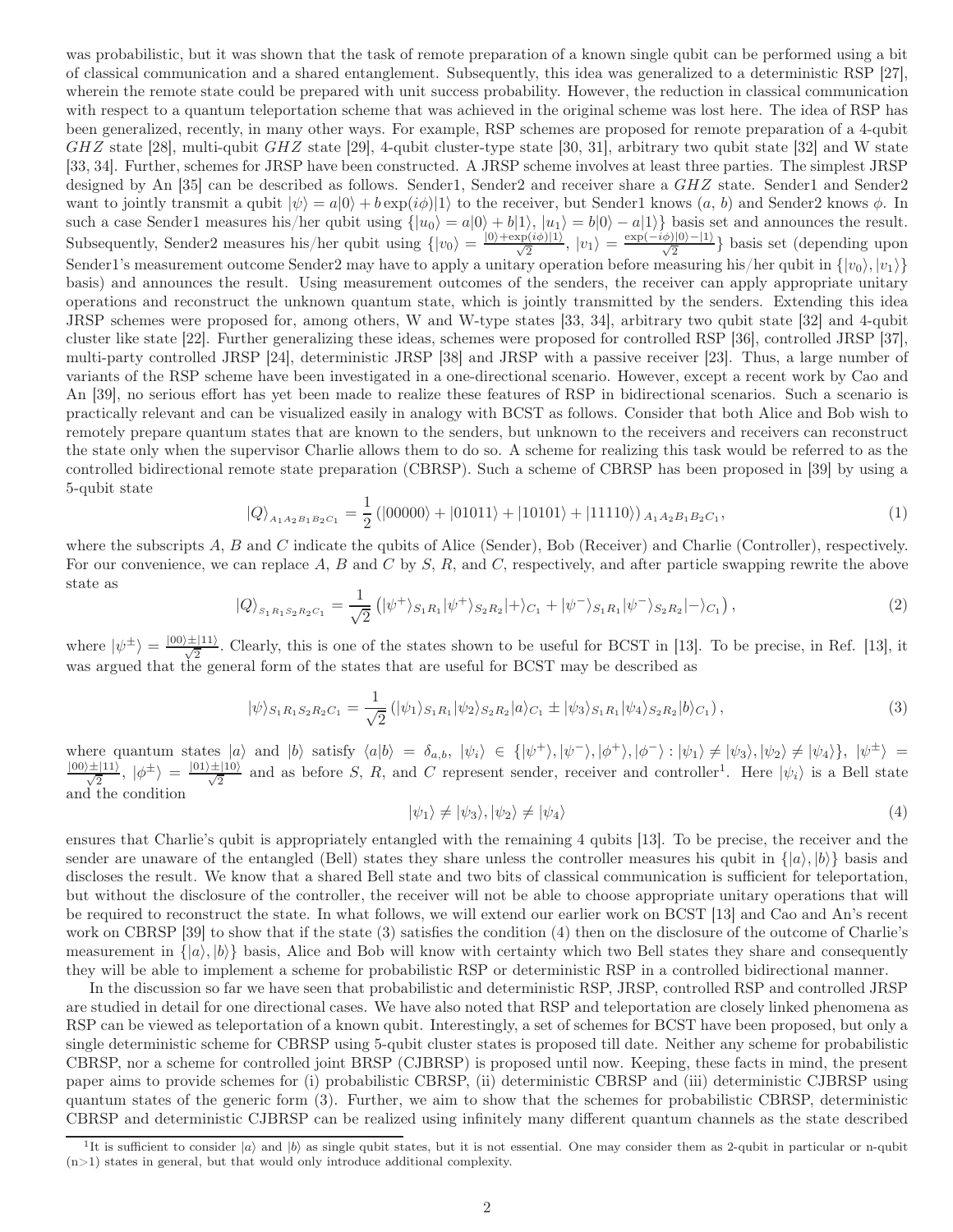by (3) can be constructed in 144 different ways for each choice of  $\{|a\rangle, |b\rangle\}$  basis and  $\{|a\rangle, |b\rangle\}$  can be chosen in infinitely many ways [13]. Thus, the recently proposed Cao and An scheme of deterministic CBRSP is just a special case of infinitely many possibilities and their proposal, which is limited to deterministic CBRSP can be extended to probabilistic CBRSP and deterministic CJBRSP, too.

A practical implementation of any RSP protocol would imply taking into account the effect of the ambient environment on the basic processes that constitute the protocol. For example, all control protocols, as discussed here, depend upon the information sent to the sender, receiver by the controller. This information is encoded in the travel qubits, i.e., the qubits prepared by the controller and sent to different receivers and senders. These travel qubits traverse through physical space and would be susceptible to the influence of the ambient environment, resulting in noise. Here we model such a situation by studying the effect of two well known noise models, viz., the amplitude-damping and phase-damping channels [40, 41, 42] on a probabilistic CBRSP protocol, and indicate how these effects can be taken into account for a deterministic CBRSP as well as for deterministic CJBRSP.

The paper is organized as follows. In Section 2, we propose a protocol of probabilistic CBRSP using quantum states of the form (3). In Section 3, we show that the same states can be used to realize deterministic CBRSP. We propose a protocol of deterministic CJBRSP, in Section 4. In Section 5, we discuss the effect of the amplitude-damping and the phase-damping noise channels on the probabilistic CBRSP scheme described in this paper. Finally, we conclude in Section 6.

#### 2 Probabilistic controlled bidirectional remote state preparation

Let us assume that the sender (S) and receiver (R) share an entangled state  $|\phi^{-}\rangle_{SR} = \left(\frac{|01\rangle - |10\rangle}{\sqrt{2}}\right)$ . Now the sender wishes  $SR$ to transmit a known qubit  $|\psi\rangle = a|0\rangle + b \exp(i\phi)|1\rangle$  to the receiver. Here, the sender knows the values of a, b and  $\phi$ . However, the receiver is completely unaware of these values.

Now we introduce a new basis set  $\{|q_1\rangle, |q_2\rangle\}$ , where

$$
\begin{array}{rcl}\n\vert q_1 \rangle & = & a \vert 0 \rangle + b \exp(i\phi) \vert 1 \rangle = \vert \psi \rangle, \\
\vert q_2 \rangle & = & b \exp(-i\phi) \vert 0 \rangle - a \vert 1 \rangle = U_{RSP} \vert \psi \rangle.\n\end{array} \tag{5}
$$

Using  $\{|q_1\rangle, |q_2\rangle\}$  basis set we can write

$$
\begin{array}{rcl}\n|0\rangle & = & a|q_1\rangle + b \exp(i\phi)|q_2\rangle, \\
|1\rangle & = & b \exp(-i\phi)|q_1\rangle - a|q_2\rangle,\n\end{array}\n\tag{6}
$$

and using (6) we can express the entangled state  $|\phi^{-}\rangle_{SR} = \left(\frac{|01\rangle - |10\rangle}{\sqrt{2}}\right)$ shared by the receiver and sender as follows:  $SR$ 

$$
\begin{array}{rcl}\n|\phi^{-}\rangle_{SR} & = & \frac{1}{\sqrt{2}} \left( |0\rangle_S |1\rangle_R - |1\rangle_S |0\rangle_R \right) \\
& = & \frac{1}{\sqrt{2}} \left( (a|q_1\rangle + b \exp(i\phi)|q_2\rangle)_S |1\rangle_R - (b \exp(-i\phi)|q_1\rangle - a|q_2\rangle)_S |0\rangle_R \right) \\
& = & \frac{1}{\sqrt{2}} |q_1\rangle_S (a|1\rangle - b \exp(-i\phi)|0\rangle)_R + \frac{1}{\sqrt{2}} |q_2\rangle_S (a|0\rangle + b \exp(i\phi)|1\rangle)_R \\
& = & \frac{1}{\sqrt{2}} \left( |q_2 q_1\rangle_{SR} - |q_1 q_2\rangle_{SR} \right).\n\end{array} \tag{7}
$$

Now the sender measures his/her qubit in  $\{|q_1\rangle, |q_2\rangle\}$  basis set and communicates the result to the receiver. From (7) it is clear that if the sender's measurement outcome is  $|q_2\rangle$  then the receiver does not need to do anything to reconstruct the qubit unknown to him, but if the outcome of the sender's measurement is  $|q_1\rangle$  then the protocol fails as without the knowledge of  $\phi$ , the receiver will not be able to transform  $|q_2\rangle$  into  $|q_1\rangle = |\psi\rangle$ . Thus, if the sender and receiver share a prior entanglement, then the teleportation of a known qubit requires only one projective measurement and one bit of classical communication. Therefore, probabilistic remote state preparation requires fewer resources than conventional teleportation. Now we may note that RSP is also possible when other Bell states are used as initially shared entanglement. To be precise, in  $\{q_1, q_2\}$  basis, we can write

$$
\begin{array}{rcl}\n|\phi^{+}\rangle_{SR} & = & \frac{1}{\sqrt{2}} \left( |0\rangle_{S}|1\rangle_{R} + |1\rangle_{S}|0\rangle_{R} \right) = \frac{1}{\sqrt{2}} Z_{R} \left( -|q_{2}q_{1}\rangle_{SR} + |q_{1}q_{2}\rangle_{SR} \right), \\
|\psi^{+}\rangle_{SR} & = & \frac{1}{\sqrt{2}} \left( |0\rangle_{S}|0\rangle_{R} + |1\rangle_{S}|1\rangle_{R} \right) = \frac{1}{\sqrt{2}} i Y_{R} \left( -|q_{2}q_{1}\rangle_{SR} + |q_{1}q_{2}\rangle_{SR} \right), \\
|\psi^{-}\rangle_{SR} & = & \frac{1}{\sqrt{2}} \left( |0\rangle_{S}|0\rangle_{R} - |1\rangle_{S}|1\rangle_{R} \right) = \frac{1}{\sqrt{2}} X_{R} \left( |q_{2}q_{1}\rangle_{SR} - |q_{1}q_{2}\rangle_{SR} \right).\n\end{array} \tag{8}
$$

Thus, if we consider that the sender and receiver share a Bell state; to prepare a remote state at the receiver's end, sender measures his/her qubit in  $\{|q_1\rangle, |q_2\rangle\}$  basis and announces the outcome, then the receiver can reconstruct the state (in those cases where the output of the sender's measurement is  $|q_2\rangle$ ) by applying a unitary operator on his/her (receiver's) qubit, provided the receiver knows which Bell state he/she shared with the sender. The specific relation between the initially shared entangled state and receiver's operation can be obtained from Eq. (7)-(8) and the same is summarized in Table 1. Now, if we consider that Charlie prepares the 5-qubit state (3) and sends qubits  $S_1, R_2$  to Alice and  $R_1, S_2$  to Bob. In this situation Alice and Bob share two Bell states that can be used for bidirectional remote state preparation (say the first Bell state is shared for Alice to Bob transmission and the second one for Bob to Alice transmission). Both of the senders can make the necessary measurements in the rotated bases. To be precise, if Alice wishes to remotely prepare  $|\psi\rangle = a|0\rangle + b \exp(i\phi)|1\rangle$  at Bob's end, then she should measure  $S_1$  qubit in  $\{|q_1\rangle, |q_2\rangle\}$  basis as given in (5). Similarly, if Bob wishes to remotely prepare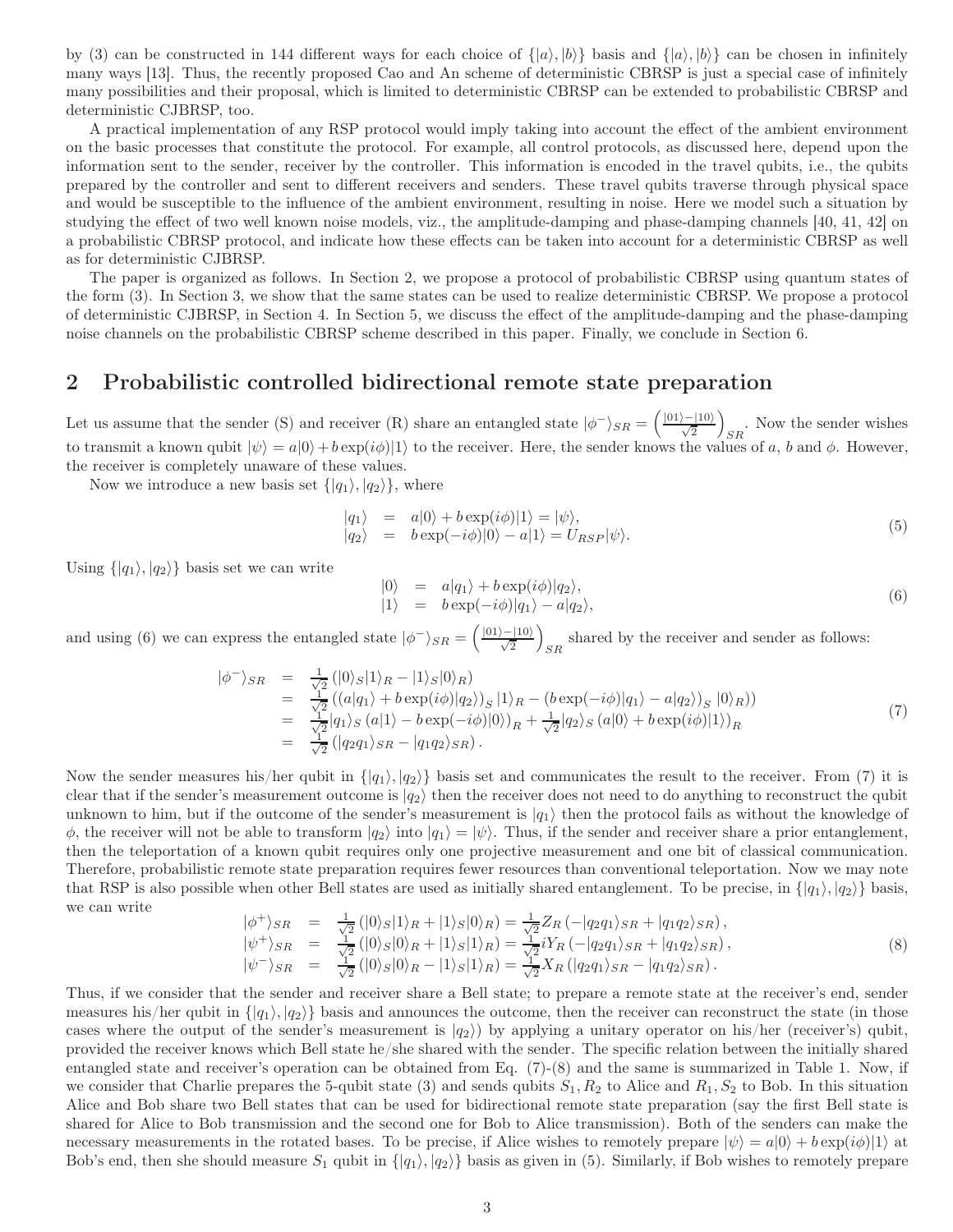|                                           | Initial state shared by the sender and receiver |            |               |            |  |  |
|-------------------------------------------|-------------------------------------------------|------------|---------------|------------|--|--|
|                                           | $\psi^+$                                        | $\n  12$   | $\phi^{\neg}$ |            |  |  |
| Sender's measurement                      | Receiver's                                      | Receiver's | Receiver's    | Receiver's |  |  |
| outcome in $\{ q_1\rangle,  q_2\rangle\}$ | operation                                       | operation  | operation     | operation  |  |  |
| basis                                     |                                                 |            |               |            |  |  |
| $ q_2\rangle$                             |                                                 |            |               |            |  |  |
| $ q_1\rangle$                             | Protocol fails                                  |            |               |            |  |  |

Table 1: Relation between the measurement outcomes of the sender and the unitary operations applied by the receiver to implement probabilistic remote state preparation using different initial states.

 $|\psi\rangle = a'|0\rangle + b' \exp(i\phi)|1\rangle$  at Alice's end, he should measure his qubit  $S_2$  in  $\{|q'_1\rangle, |q'_2\rangle\}$  basis where  $|q'_1\rangle = a'|0\rangle + b' \exp(i\phi')|1\rangle$ and  $|q'_2\rangle = b' \exp(-i\phi')|0\rangle - a'|1\rangle$ . However, the receivers will not be able to apply the required unitary operator unless they know which Bell states were initially shared by them. For this information, they have to wait for Charlie's announcement of a measurement outcome which he obtains by measuring his qubit in  $\{|a\rangle, |b\rangle\}$  basis. Specifically, from (3) we can see that if Charlie's measurement outcome is  $|a\rangle$  then Alice to Bob (Bob to Alice) RSP channel is  $|\psi_1\rangle$  ( $|\psi_2\rangle$ ). Similarly, if Charlie's measurement outcome is  $|b\rangle$  then Alice to Bob (Bob to Alice) RSP channel is  $|\psi_3\rangle$  ( $|\psi_4\rangle$ ). Thus, Charlie can control the bidirectional remote state preparation protocol described here. Further, since the protocol succeeds only when the sender's measurement outcome is  $|q_2\rangle$  ( $|q'_2\rangle$ ), thus the protocol is of probabilistic nature. In brief, we have obtained a generalized Pati-type scheme for probabilistic CBRSP.

#### 3 Deterministic controlled bidirectional remote state preparation

The CBRSP scheme described in the previous section and its parent scheme (one-directional Pati scheme) was probabilistic. In [27] the Pati scheme was generalized to obtain a one-directional deterministic scheme. In their original scheme [27], the sender (S) and receiver (R) start with a shared Bell state  $|\psi^+\rangle = \frac{(|00\rangle + |11\rangle)_{SR}}{\sqrt{2}}$ , where the sender (S) has the first qubit and the receiver  $(R)$  has the second qubit. The sender also prepares another ancillary qubit in state  $|0\rangle$  which is indexed with the subscript S'. Subsequently, the sender applies a CONT operation using the S qubit as the control qubit and the S' qubit as the target qubit to obtain a combined state

$$
\frac{\text{CNOT}}{S \to S'} \frac{(|00\rangle + |11\rangle)_{SR}}{\sqrt{2}} |0\rangle_{S'} = \frac{(|000\rangle + |111\rangle)_{SS'R}}{\sqrt{2}} = \text{GHZ}^{0+},\tag{9}
$$

which is nothing but a  $GHZ$  state. For our convenience, we have indexed the  $GHZ$  states produced in this way with a superscript  $0+$ , where 0 is the decimal value of the first component of the superposition that forms the  $GHZ$  state (i.e., decimal value of 000) and the + sign denotes the relative phase between the two components of the superposition. Before, we describe the original protocol of [27] in detail, we would like to note a few things for our convenience. Firstly, a Bell state can be expressed in general as  $|\psi\rangle_{\text{Bell}} = \frac{|ij\rangle \pm |\bar{i}\bar{j}\rangle}{\sqrt{2}}$  with  $i, j \in \{0, 1\}$ . Thus,

$$
\text{CNOT} \quad (|ij\rangle \pm |\overline{i}\overline{j}\rangle)_{\text{SR}}|0\rangle_{S'} = \frac{(|iij\rangle \pm |\overline{i}\overline{i}\overline{j}\rangle)_{SS'R}}{\sqrt{2}} = \text{GHZ}^{x\pm},\tag{10}
$$

where x is the decimal value of binary number iij and  $\pm$  denotes the relative phase between the two components of the superposition. This would lead to 4 GHZ states depending upon the choice of initial Bell state. Similarly, we can obtain 4 more  $GHZ$  states if the sender prepares the ancillary qubit in the state  $|1\rangle$ . Specifically, the relation between the  $GHZ$ states produced and the Bell state used are as follows:

$$
CNOT \quad S \to S' \quad |\psi^{\pm}\rangle_{SR}|0\rangle_{S'} = CNOT \quad (100) \pm (111)_{SR}|0\rangle_{S'} = GHZ^{0\pm} = \frac{(|000\rangle \pm (111\rangle)_{SS'R}}{\sqrt{2}},
$$
\n
$$
CNOT \quad (\phi^{\pm}\rangle_{SR}|0\rangle_{S'} = CNOT \quad (101) \pm (10)_{SR}|0\rangle_{S'} = GHZ^{1\pm} = \frac{(|001\rangle \pm (110)_{SS'R}}{\sqrt{2}},
$$
\n
$$
CNOT \quad S \to S' \quad |\psi^{\pm}\rangle_{SR}|1\rangle_{S'} = CNOT \quad (100) \pm (111)_{SR}|1\rangle_{S'} = GHZ^{2\pm} = \frac{(|010\rangle \pm (101\rangle)_{SS'R}}{\sqrt{2}},
$$
\n
$$
CNOT \quad (\phi^{\pm}\rangle_{SR}|1\rangle_{S'} = CNOT \quad (101) \pm (10)_{SR}|1\rangle_{S'} = GHZ^{3\pm} = \frac{(|011\rangle \pm (100)_{SS'R}}{\sqrt{2}},
$$
\n
$$
S \to S' \quad |\phi^{\pm}\rangle_{SR}|1\rangle_{S'} = S \to S' \quad \frac{(|01\rangle \pm (10)_{SS'R}}{\sqrt{2}}|1\rangle_{S'} = GHZ^{3\pm} = \frac{(|011\rangle \pm (100)_{SS'R}}{\sqrt{2}}.
$$
\n(11)

Now we continue with the original idea of [27]. After creating  $GHZ$  state (9), the sender (who wishes to remotely prepare a quantum state  $|\psi\rangle = a|0\rangle + b \exp(i\phi)|1\rangle$ ) measures his/her first qubit in a new basis  $\{|u_0\rangle = a|0\rangle + b|1\rangle, |u_1\rangle = b|0\rangle - a|1\rangle\}$ . Using this, we can write  $|0\rangle = a|u_0\rangle + b|u_1\rangle$  and  $|1\rangle = b|u_0\rangle - a|u_1\rangle$  and consequently the GHZ state (9) can be expressed as

$$
\begin{array}{rcl}\n\text{GHZ}^{0+} & = & \frac{(|000\rangle + |111\rangle)_{SS'R}}{\sqrt{2}} \\
& = & \frac{1}{\sqrt{2}} \left[ |u_0\rangle \left( a|00\rangle + b|11\rangle \right) + |u_1\rangle \left( b|00\rangle - a|11\rangle \right) \right]_{SS'R} \n\end{array} \tag{12}
$$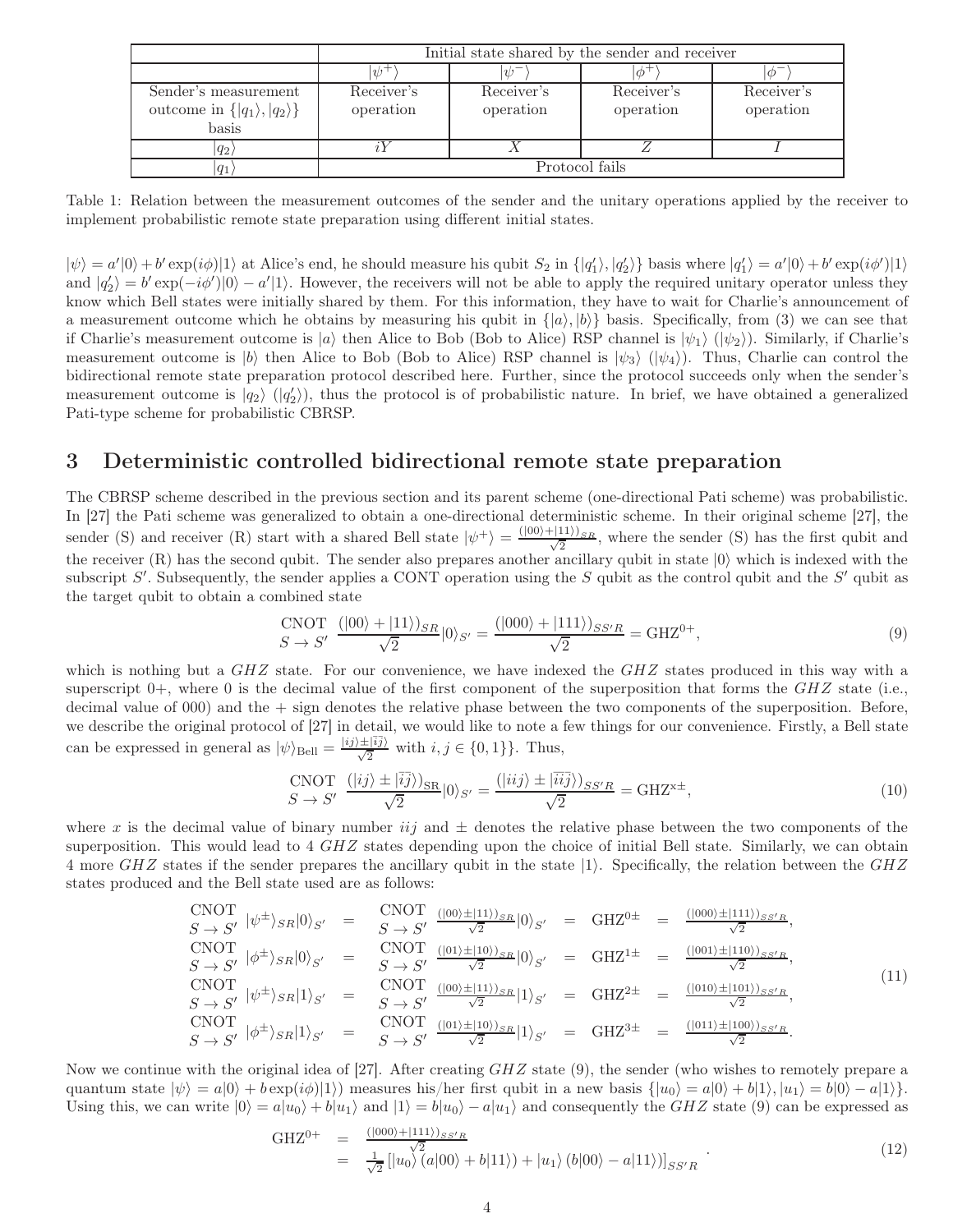|                                                                                  |                                                                               | Initial state shared by the sender and receiver |                         |                         |                         |
|----------------------------------------------------------------------------------|-------------------------------------------------------------------------------|-------------------------------------------------|-------------------------|-------------------------|-------------------------|
|                                                                                  |                                                                               | $\psi^+$                                        | $\psi^-$                | $\phi^+$                | $\circ$                 |
| Sender's<br>measurement<br>outcome in<br>$\{ u_0\rangle,  u_1\rangle\}$<br>basis | Sender's<br>measurement<br>outcome in<br>$\{ v_0\rangle,  v_1\rangle\}$ basis | Receiver's<br>operation                         | Receiver's<br>operation | Receiver's<br>operation | Receiver's<br>operation |
| $ u_0\rangle$                                                                    | $ v_0 $                                                                       |                                                 |                         |                         | i <sub>1</sub>          |
| $ u_0\rangle$                                                                    | $ v_1 $                                                                       |                                                 |                         | iY                      |                         |
| $ u_1\rangle$                                                                    | $ v_0\rangle$                                                                 |                                                 |                         | Ζ                       |                         |
| $ u_1\rangle$                                                                    | $ v_1 $                                                                       | Х                                               | iY                      |                         | $\sqrt{2}$              |

Table 2: Relation between the measurement outcomes of the sender and the unitary operations applied by the receiver to implement deterministic remote state preparation using different initial states.

From Eq. (12) we can easily see that if sender's measurement of the first qubit in  $\{|u_0\rangle, |u_1\rangle\}$  basis yields  $|u_0\rangle$  then the state of the remaining qubits collapses to  $|\Psi_0\rangle_{S'R} = (a|00\rangle + b|11\rangle)_{S'R}$  and if the measurement yields  $|u_1\rangle$  then the state of the remaining qubits collapses to  $|\Psi_1\rangle_{S'R} = (b|00\rangle - a|11\rangle)_{S'R}$ . In [27], the sender follows two different routes depending  $\begin{pmatrix} 1 & 0 \\ 0 & 0 \\ 0 & 0 \\ 0 & 0 \end{pmatrix}$ on the outcome of the previous measurement. To be precise, when he/she obtains  $|u_0\rangle$  he/she applies a phase gate  $\Pi =$ 0  $\exp(2i\phi)$ on the qubit  $S'$  to transform  $|\Psi_0\rangle_{S'R}$  to

$$
|\Psi_0'\rangle_{S'R} = \Pi_{S'}|\Psi_0\rangle_{S'R} = (a|00\rangle + b \exp(2i\phi)|11\rangle)_{S'R}.
$$
\n(13)

However, if his/her measurement yields  $|u_1\rangle$ , then he/she does nothing (i.e., keeps the state  $|\Psi_1\rangle_{S'R} = (b|00\rangle - a|11\rangle)_{S'R}$ unchanged). Subsequently he/she measures the S' qubit in  $\left\{|v_0\rangle = \frac{|0\rangle + \exp(i\phi)|1\rangle}{\sqrt{2}}, |v_1\rangle = \frac{\exp(-i\phi)|0\rangle - |1\rangle}{\sqrt{2}}\right\}$  basis. By expressing S' qubit in  $\{|v_0\rangle, |v_1\rangle\}$  basis, the states  $|\Psi'_0\rangle_{S'R}$  and  $|\Psi_1\rangle_{S'R}$  can be rewritten as follows

$$
|\Psi'_0\rangle_{S'R} = \frac{1}{\sqrt{2}} \left[ |v_0\rangle_{S'} \left( a|0\rangle + b \exp(i\phi)|1\rangle \right)_R + \exp(i\phi)|v_1\rangle_{S'} \left( a|0\rangle - b \exp(i\phi)|1\rangle \right)_R \right],\tag{14}
$$

and

$$
|\Psi_1\rangle_{S'R} = \frac{1}{\sqrt{2}} \left[ \exp(-i\phi)|v_0\rangle_{S'} \left( b \exp(i\phi)|0\rangle - a|1\rangle \right)_R + |v_1\rangle_{S'} \left( b \exp(i\phi)|0\rangle + a|1\rangle \right)_R \right].
$$
 (15)

From Eq. (14)-(15) we can clearly conclude that if the sender's measurements yield  $|u_0\rangle|v_0\rangle$ ,  $|u_0\rangle|v_1\rangle$ ,  $|u_1\rangle|v_0\rangle$ , and  $|u_1\rangle|v_1\rangle$ respectively, then the receiver can reconstruct the transmitted state by applying  $I, Z, iY$ , and  $X$  operators, respectively. Thus we have a protocol for deterministic RSP using an initially shared Bell state which was prepared in  $|\psi^+\rangle = \frac{(|00\rangle + |11\rangle)_{SR}}{\sqrt{2}}$ . It is easy to check that if the receiver and sender start from other Bell states, then, also the above protocol succeeds in deterministic RSP. However, the unitary operations to be performed by the receiver are different for different initial shared states as shown in Table 2. Now, it is easy to observe that if Alice and Bob start with a quantum state of the form (3) and in a manner analogous to the probabilistic CBRSP described in the previous section use one Bell state for Alice to Bob transmission and the other one for Bob to Alice transmission, then both of them will be able to remotely prepare their quantum states provided they know which Bell states they share. Thus, only after Charlie measures his qubit in  $\{|a\rangle, |b\rangle\}$ basis and announces the result, Alice and Bob will know which operations from the Table 2 are to be used. However, once Alice and Bob know Charlie's measurement outcome, Alice (Bob) can deterministically prepare her (his) quantum state at Bob's (Alice's) side. Thus all states of the form (3) would lead to deterministic CBRSP. Now it appears obvious why a special case of (3) used by Cao and An in Ref. [39] lead to the first ever protocol of CBRSP. Here we observe that there exists infinitely many 5-qubit states that can be used for CBRSP and have provided a general structure of those states as (3).

#### 4 Deterministic controlled joint bidirectional remote state preparation

In an usual JRSP scheme a quantum state  $a|0\rangle + b \exp(i\phi)|1\rangle$  is jointly prepared at the receiver's end by two senders. One of the senders knows the value of a, b and the other one knows the value of  $\phi$ . Taking a careful look into the scheme presented in [27] of deterministic RSP, described above, one can quickly recognize that the projective measurement performed on qubit S (in  $\{|u_0\rangle, |u_1\rangle\}$  basis) only requires the knowledge of a, b, while application of unitary operator Π and measurement in  $\{|v_0\rangle, |v_1\rangle\}$  basis performed on the qubit S' only requires the knowledge of  $\phi$ . Thus, two different parties can perform this operation. Specifically, we may provide access of qubit S to a person having knowledge of  $a, b$  and access of qubit S' to another person having knowledge of  $\phi$ . To see that this is sufficient for JRSP, consider that Sender1 prepares a  $GHZ^{0+}$  state in such a way that he/she keeps the first qubit  $(S)$ , and sends the second  $(S')$  and third  $(R)$  qubits to Sender2 and the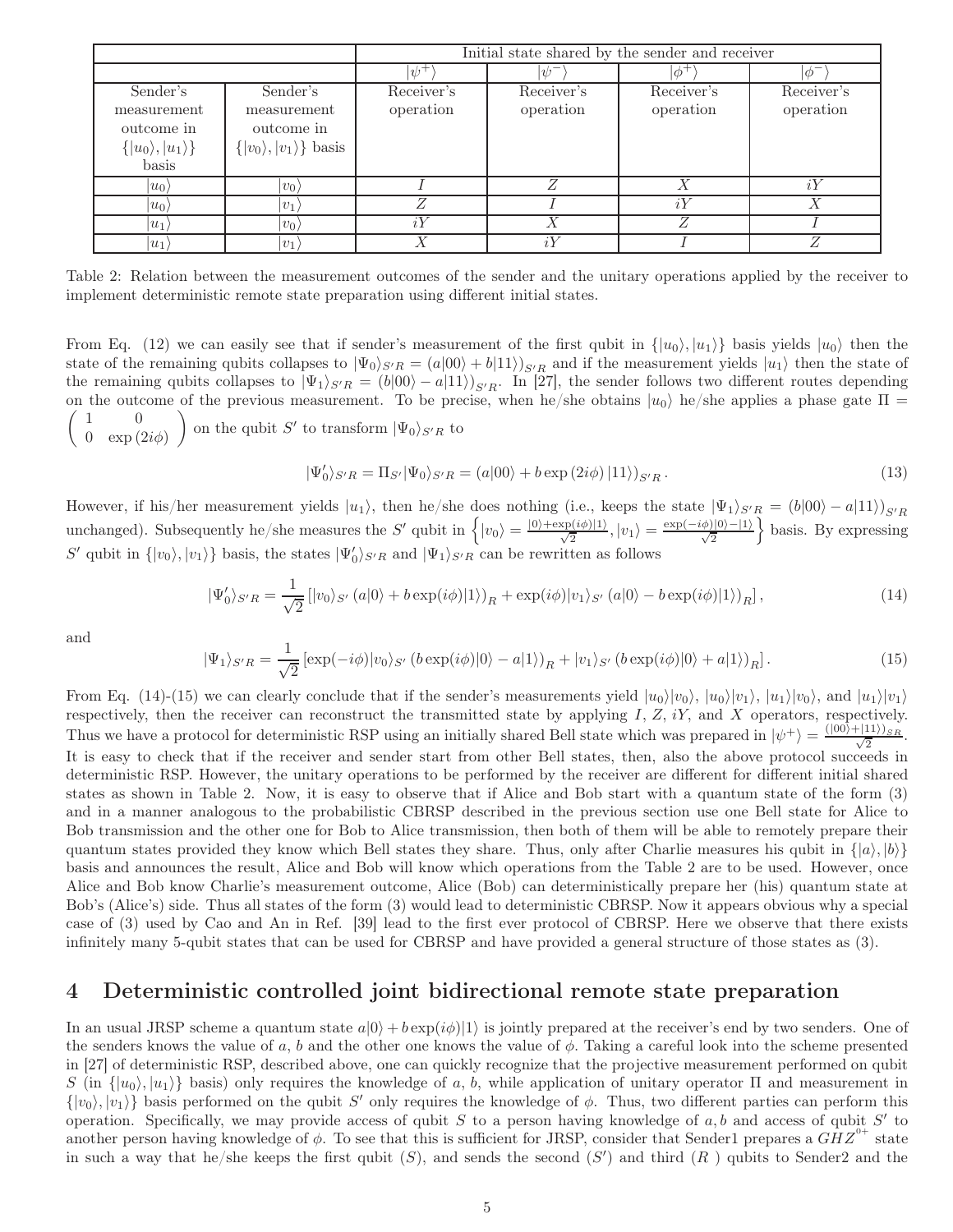|                                                                                   |                                                                                | Initial state shared by Sender1, Sender2 and receiver |                             |                             |                             |
|-----------------------------------------------------------------------------------|--------------------------------------------------------------------------------|-------------------------------------------------------|-----------------------------|-----------------------------|-----------------------------|
|                                                                                   |                                                                                | $GHZ^{0+}$ or<br>$GHZ^{2+}$                           | $GHZ^{0-}$ or<br>$GHZ^{2-}$ | $GHZ^{1+}$ or<br>$GHZ^{3+}$ | $GHZ^{1-}$ or<br>$GHZ^{3-}$ |
| Sender1's<br>measurement<br>outcome in<br>$\{ u_0\rangle,  u_1\rangle\}$<br>basis | Sender2's<br>measurement<br>outcome in<br>$\{ v_0\rangle,  v_1\rangle\}$ basis | Receiver's<br>operation                               | Receiver's<br>operation     | Receiver's<br>operation     | Receiver's<br>operation     |
| $ u_0\rangle$                                                                     | $ v_0\rangle$                                                                  |                                                       | Z                           | $\boldsymbol{X}$            | iY                          |
| $ u_0\rangle$                                                                     | $ v_1\rangle$                                                                  |                                                       |                             | iY                          |                             |
| $ u_1\rangle$                                                                     | $ v_0\rangle$                                                                  | iY                                                    | Х                           | Z                           |                             |
| $ u_1\rangle$                                                                     | $ v_1\rangle$                                                                  |                                                       | iY                          |                             |                             |

Table 3: Table for reconstruction of the quantum state for JRSP. Protocol to be followed for shared states of the form  $GHZ_i \in \{GHZ^{0\pm}, GHZ^{1\pm}\}\$ is slightly different from that for the shared state of the form  $GHZ_i \in \{GHZ^{2\pm}, GHZ^{3\pm}\}\$ .

receiver, respectively. Subsequently, Sender1 measures his/her qubit in  $\{|u_0\rangle, |u_1\rangle\}$  basis and communicates the result to the Sender2 and the receiver. Sender2 applies Π gate on his/her qubit if required (i.e., iff the outcome of Sender1's measurement is  $|u_0\rangle$  and measures it in  $\{|v_0\rangle, |v_1\rangle\}$  basis and communicates the result to the receiver. The receiver can use Table 2 or equivalently Table 3 to apply an appropriate operation to reconstruct  $a|0\rangle + b \exp(i\phi)|1\rangle$  at his/her end. Now it is not difficult to observe that by combining Eqs. (3) and (11) we can obtain

$$
\begin{split}\n\text{CNOT} \quad & \text{CNOT} \\
S_1 \to S_1' \quad S_2 \to S_2' \quad |\psi\rangle_{S_1 R_1 S_2 R_2 C_1} |00\rangle_{S_1' S_2'} \\
&= \frac{1}{\sqrt{2}} \frac{\text{CNOT}}{S_1 \to S_1'} \frac{\text{CNOT}}{S_2 \to S_2'} \left( |\psi_1\rangle_{S_1 R_1} |\psi_2\rangle_{S_2 R_2} |a\rangle_{C_1} \pm |\psi_3\rangle_{S_1 R_1} |\psi_4\rangle_{S_2 R_2} |b\rangle_{C_1} \right) |00\rangle_{S_1' S_2'}, \\
&= \frac{1}{\sqrt{2}} \left( |GHZ_1\rangle_{S_1 S_1' R_1} |GHZ_2\rangle_{S_2 S_2' R_2} |a\rangle_{C_1} \pm |GHZ_3\rangle_{S_1 S_1' R_1} |GHZ_4\rangle_{S_2 S_2' R_2} |b\rangle_{C_1} \right),\n\end{split} \tag{16}
$$

with  $GHZ_1 \neq GHZ_3$  and  $GHZ_2 \neq GHZ_4$  and  $GHZ_i \in \{GHZ^{0\pm}, GHZ^{1\pm}\}\$  with  $i \in \{1, 2, 3, 4\}$ . The 7-qubit state (16) that originated from our 5-qubit channel (3) is clearly sufficient for the deterministic CJBRSP. As from Table 3 we can see that without the knowledge of the  $GHZ_i$  shared by Sender1, Sender2 and the receiver, it will be impossible for the receiver to reconstruct the quantum state transmitted. On disclosure of controller's measurement, shared states reduce to the product of two GHZ states. One of them can be used for JRSP in one direction and the other for the JRSP in the other direction. Following the same logic as followed in [13], we can show that for each choice of basis set  $\{|a\rangle, |b\rangle\}$  there are 144 alternative ways to satisfy the condition  $GHZ_1 \neq GHZ_3$  and  $GHZ_2 \neq GHZ_4$  and  $GHZ_i \in \{GHZ^{0\pm}, GHZ^{1\pm}\}\$  with  $i \in \{1,2,3,4\}$ (without  $\pm$  sign) and thus to construct alternative quantum channels of the form (16) (cf. [13]). Interestingly, (16) does not exhaust all the possibilities. For example, we can think of quantum states of the form

$$
\text{CNOT} \quad \text{CNOT} \quad \text{CNOT} \quad S_1 \to S_1' \quad S_2 \to S_2' \quad |\psi\rangle_{S_1 R_1 S_2 R_2 C_1} |11\rangle_{S_1' S_2'} = \frac{1}{\sqrt{2}} \left( |GHZ_1\rangle_{S_1 S_1' R_1} |GHZ_2\rangle_{S_2 S_2' R_2} |a\rangle_{C_1} \pm |GHZ_3\rangle_{S_1 S_1' R_1} |GHZ_4\rangle_{S_2 S_2' R_2} |b\rangle_{C_1} \right) \tag{17}
$$

with  $GHZ_1 \neq GHZ_3$  and  $GHZ_2 \neq GHZ_4$  and  $GHZ_i \in \{GHZ^{2\pm}, GHZ^{3\pm}\}\$  with  $i \in \{1, 2, 3, 4\}$ . Once again we will obtain 144 alternative quantum channels for each choice of basis set  $\{|a\rangle, |b\rangle\}$ . All these states are also useful for CJBRSP. However, in this case we have to slightly modify the intrinsic protocol of JRSP. To be precise, if we assume that Sender1, Sender2 and receiver share a state  $|\psi\rangle_{SS'R} = GHZ \in \left\{GHZ^{2\pm}, GHZ^{3\pm}\right\}$ , and measurement of Sender1 on S using  $\{|u_0\rangle, |u_1\rangle\}$  basis yields  $|u_0\rangle$  ( $|u_1\rangle$ ) then Sender2 does nothing (applies unitary operator  $\Pi$ ) on the qubit S' before measuring the qubit using  $\{|v_0\rangle, |v_1\rangle\}$  basis. Subsequently, using these measurement outcomes, the receiver will be able to reconstruct the unknown state by applying appropriate unitary operators described in Table 3. Combining the above two quantum channels (i.e., combining Eqns. (16) and (17)) now we can also think of a very general quantum channel for CJBRSP of the form

$$
|\psi\rangle = \frac{1}{\sqrt{2}} \left( |GHZ_1\rangle_{S_1S_1'R_1} |GHZ_2\rangle_{S_2S_2'R_2}|a\rangle_{C_1} \pm |GHZ_3\rangle_{S_1S_1'R_1} |GHZ_4\rangle_{S_2S_2'R_2}|b\rangle_{C_1} \right) \tag{18}
$$

with  $GHZ_1 \neq GHZ_3$  and  $GHZ_2 \neq GHZ_4$  and  $GHZ_i \in \{GHZ^{0\pm}, GHZ^{1\pm}, GHZ^{2\pm}, GHZ^{3\pm}\}\$  with  $i \in \{1, 2, 3, 4\}$ . Such a state will obviously work as a quantum channel for CJBRSP. To be precise, in a particular implementation of the scheme all parties know  $GHZ_1, GHZ_2, GHZ_3, GHZ_4$ , and Sender2 can always apply his/her operation; however in the most general case (for example, consider that  $GHZ_1 = GHZ^{1+}$  and  $GHZ_3 = GHZ^{3+}$ ) Sender2 may have to wait till the disclosure of the controller to decide in which case he/she will apply the Π operation.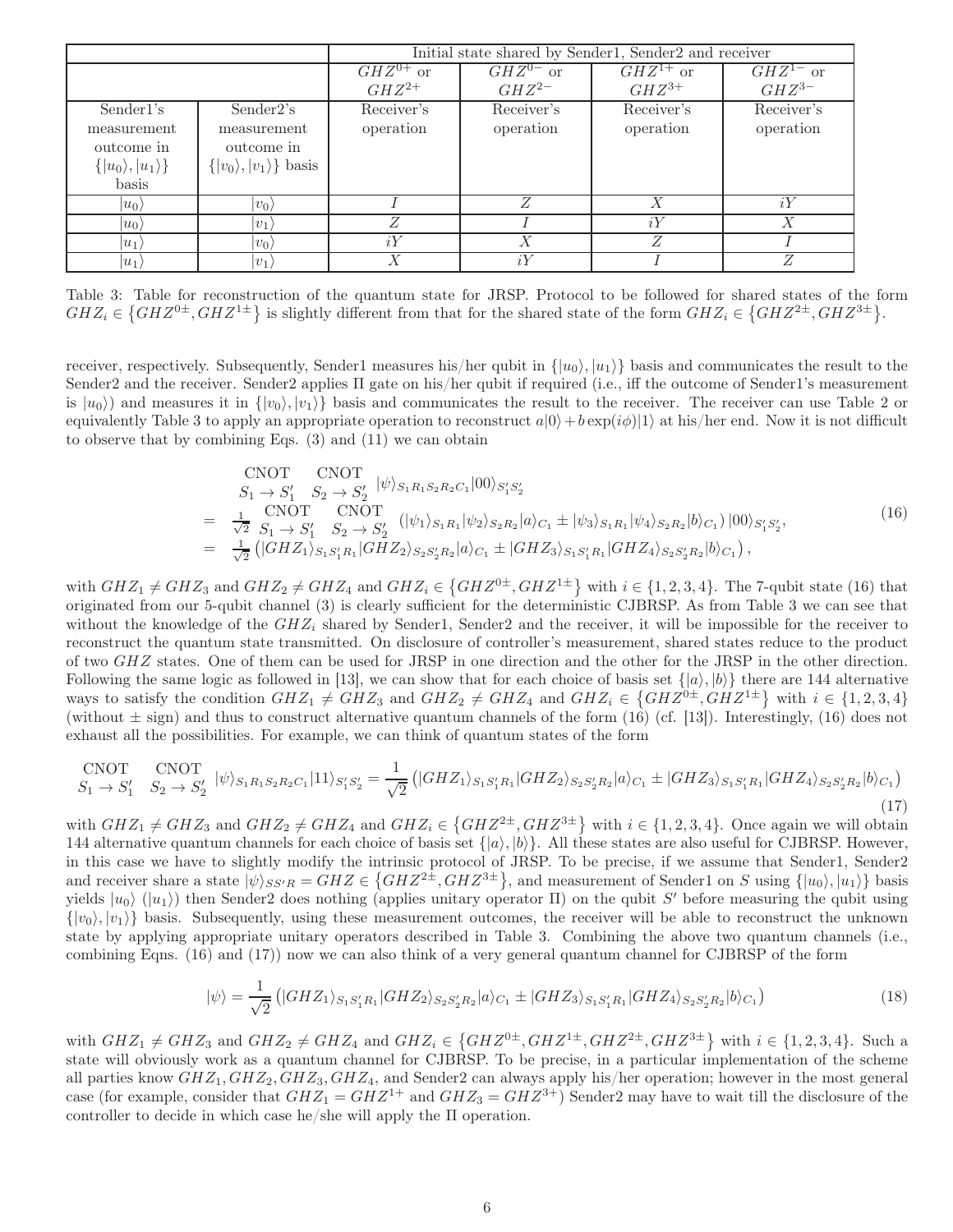## 5 Effect of the amplitude-damping noise and the phase-damping noise on the CBRSP process

In this section, we consider the effect of noise on remotely prepared quantum states when the travel qubits pass through either the amplitude-damping noisy environment or the phase-damping noisy environment. The amplitude-damping noise model is characterized by the following Kraus operators [43]

$$
E_0^A = \begin{bmatrix} 1 & 0 \\ 0 & \sqrt{1 - \eta_A} \end{bmatrix}, \qquad E_1^A = \begin{bmatrix} 0 & \sqrt{\eta_A} \\ 0 & 0 \end{bmatrix}, \tag{19}
$$

where  $\eta_A$  ( $0 \leq \eta_A \leq 1$ ) describes the probability of error due to amplitude-damping noisy environment when a travel qubit pass through it.  $\eta_A$  is also referred to as decoherence rate. Similarly, phase-damping noise model is characterized by the following Kraus operators

$$
E_0^P = \sqrt{1 - \eta_P} \begin{bmatrix} 1 & 0 \\ 0 & 1 \end{bmatrix}, \qquad E_1^P = \sqrt{\eta_P} \begin{bmatrix} 1 & 0 \\ 0 & 0 \end{bmatrix}, \qquad E_2^P = \sqrt{\eta_P} \begin{bmatrix} 0 & 0 \\ 0 & 1 \end{bmatrix}, \tag{20}
$$

where  $\eta_P$  ( $0 \leq \eta_P \leq 1$ ) is the decoherence rate for the phase-damping noise.

In Section 2, we have proposed a scheme for probabilistic CBRSP using a 5-qubit quantum channel  $|\psi\rangle_{S_1R_1S_2R_2C_1}$  having a general form described by (3). As the state is pure it is straightforward to obtain the corresponding density matrix

 $\rho = |\psi\rangle_{S_1R_1S_2R_2C_1S_1R_1S_2R_2C_1} \langle \psi |.$ 

Now the effect of the noisy environment described by (19) or (20) on the density operator  $\rho$  is

$$
\rho_k = \sum_{i,j} E_{i,S_1}^k \otimes E_{j,R_1}^k \otimes E_{j,S_2}^k \otimes E_{i,R_2}^k \otimes I_{2,C_1} \rho \left( E_{i,S_1}^k \otimes E_{j,R_1}^k \otimes E_{j,S_2}^k \otimes E_{i,R_2}^k \otimes I_{2,C_1} \right)^{\dagger}, \tag{21}
$$

where  $I_2$  is a  $2 \times 2$  identity matrix,  $k \in \{A, P\}$ . For for  $k = A$ , i.e., for amplitude-damping noise  $i, j \in \{1, 2\}$ , while for  $k = P$ , i.e., for phase-damping noise  $i, j \in \{1, 2, 3\}$ , and the second subscripts on the Kraus operators are included to specify the specific qubit on which it is to be operated. In the construction of (21) we have considered that the qubit of the controller  $(C_1)$  is not affected by the noise as it is not transmitted through the noisy environment. Further, it is assumed that both the qubits sent to Alice (i.e.,  $S_1$  and  $R_2$  qubits) are affected by the same Kraus operator and similarly, the qubits  $R_1$  and  $S_2$  sent to Bob are also affected by the same Kraus operator. As a consequence of the noisy environment, the initial quantum channel which was pure gets transformed into a mixed state. Senders and receivers faithfully apply the probabilistic CBRSP scheme on  $\rho_k$ . To be precise, we assume that Alice (Sender1) and Bob (Sender2) wish to remotely prepare qubits  $a_1|0\rangle + b_1 \exp(i\phi_1)|1\rangle$  and  $a_2|0\rangle + b_2 \exp(i\phi_2)|1\rangle$  at the side of Bob (Receiver1) and Alice (Receiver2), respectively. To do so in accordance with the probabilistic CBRSP scheme described in the present work,  $S_1$  qubit is measured by Alice using  $\{|q_1\rangle_{S_1} = a_1|0\rangle + b_1 \exp(i\phi_1)|1\rangle$ ,  $|q_2\rangle_{S_1} = b_1 \exp(-i\phi_1)|0\rangle - a_1|1\rangle$  basis,  $S_2$  qubit is measured by Bob using  $\{|q_1\rangle_{S_2} = a_2|0\rangle + b_2 \exp(i\phi_2)|1\rangle$ ,  $|q_2\rangle_{S_2} = b_2 \exp(-i\phi_2)|0\rangle - a_2|1\rangle$ , and  $C_1$  qubit is measured by Charlie\controller using  $\{|a\rangle, |b\rangle\}$  basis. As in a probabilistic CBRSP scheme, the RSP in a specific direction succeeds only when corresponding senders measurement yields  $|q_2\rangle$ . For a successful probabilistic CBRSP, measurements on  $S_1$  and  $S_2$  should yield  $|q_2\rangle_{S_1}$  and  $|q_2\rangle_{S_2}$ , respectively. For our convenience, we assume that the measurement of controller yields  $|b\rangle$ . Thus, to selectively choose these outcomes we have to apply the operator

$$
U = (|q_2\rangle_{S_1S_1}\langle q_2|) \otimes I_{2,R_1} (|q_2\rangle_{S_2S_2}\langle q_2|) \otimes I_{2,R_2} \otimes |b\rangle_{C_1C_1}\langle b|
$$

on  $\rho_k$  yielding an unnormalized quantum state

$$
\rho_{k_1} = U \rho_k U^{\dagger},
$$

which can be normalized to yield a quantum state

$$
\rho_{k_2} = \frac{\rho_{k_1}}{\text{Tr}\left(\rho_{k_1}\right)}.
$$

Now the combined states of the qubits  $R_1$  and  $R_2$  or  $\rho_{k_3}$  can be obtained form  $\rho_{k_2}$ , by tracing out the qubits that are already measured. Specifically,

$$
\rho_{k_3} = \text{Tr}_{S_1S_2C_1} (\rho_{k_2}).
$$

Depending upon the specific choice of the initial quantum channel we may have to apply appropriate Pauli operators on  $\rho_{k3}$ to obtain the final quantum state  $\rho_{k, \text{out}}$  which is the product of the quantum states produced on the side of the Receivers 1 and 2 in a noisy environment. Specific noise model is characterized through the index  $k$ . We have already assumed that Alice (Sender1) and Bob (Sender2) wish to remotely prepare qubits  $a_1|0\rangle + b_1 \exp(i\phi_1)|1\rangle$  and  $a_2|0\rangle + b_2 \exp(i\phi_2)|1\rangle$  at the side of Bob (Receiver1) and Alice (Receiver2), respectively. Thus, the expected final state in the absence of noise is a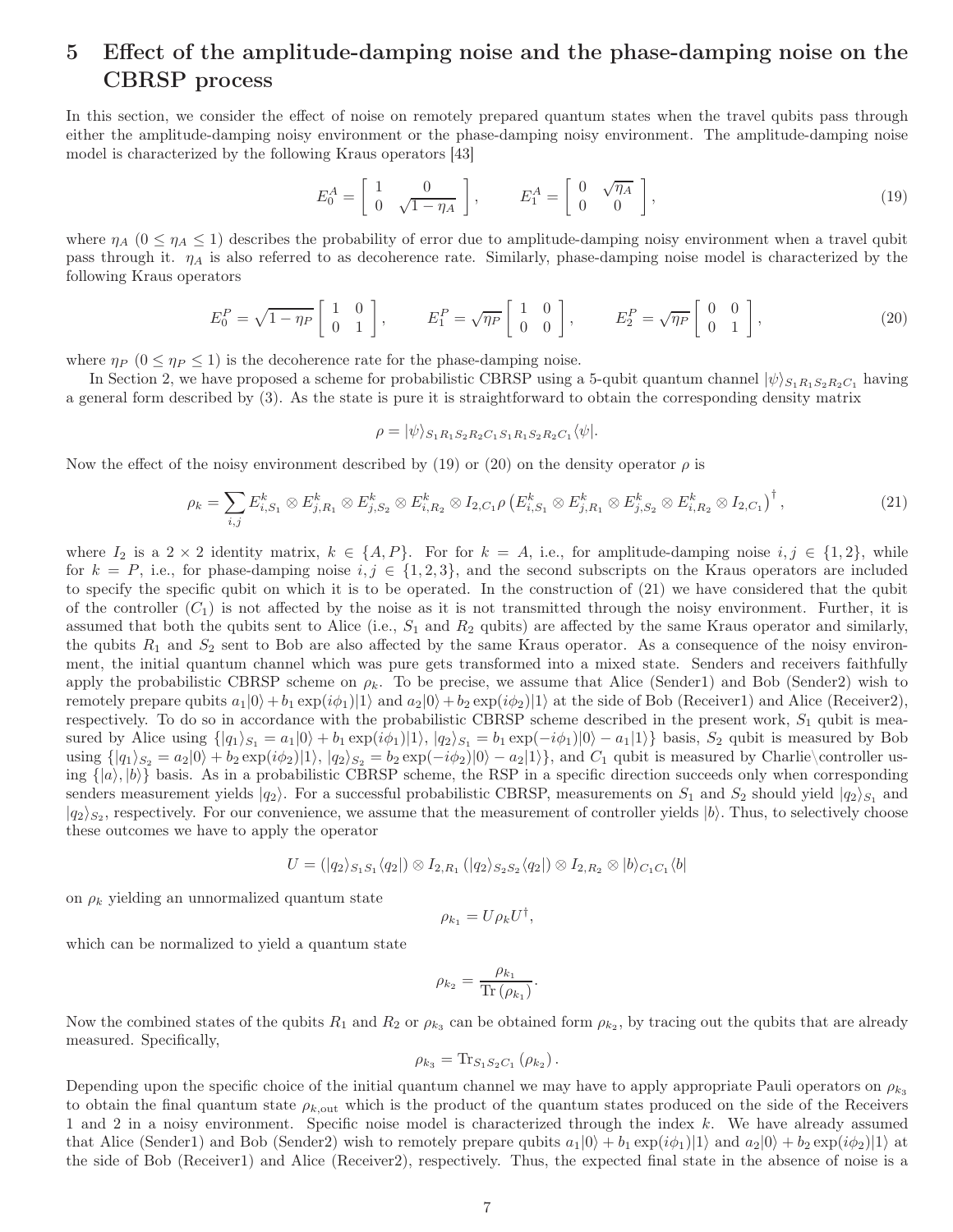

Figure 1: (Color online) Effect of noise on probabilistic CBRSP scheme is visualized through variation of fidelity  $F_{AD}$  (for amplitude-damping noise model) and  $F_{\rm PD}$  (for phase-damping noise model) with respect to amplitude information of the states to be prepared remotely (i.e.,  $\theta_i$ ) and decoherence rates (i.e.,  $\eta_i$ ) for various situations: (a) amplitude-damping noise with  $\theta_2 = \frac{\pi}{4}$ , (b) amplitude-damping noise with  $\theta_1 = \frac{\pi}{4}$ , (c) amplitude-damping noise with  $\eta_A = 0.5$ , (d) phase-damping noise with  $\theta_2 = \frac{\pi}{4}$ , (e) phase-damping noise with  $\theta_1 = \frac{\pi}{4}$ , (f) phase-damping noise with  $\eta_P = 0.5$ .

product state where Alice (Receiver2) will have qubit  $a_2|0\rangle + b_2 \exp(i\phi_2)|1\rangle$  in her possession and Bob (Receiver1) will have  $a_1|0\rangle + b_1 \exp(i\phi_1)|1\rangle$  in his possession. As a consequence, in the ideal situation (i.e., in the absence of noise) in all successful cases of CBRSP the final state would be

$$
|T\rangle_{R_1R_2} = (a_1|0\rangle + b_1 \exp(i\phi_1)|1\rangle) \otimes (a_2|0\rangle + b_2 \exp(i\phi_2)|1\rangle).
$$

For computational convenience, we assume that  $a_i = \sin \theta_i$  and  $b_i = \cos \theta_i$  with  $i \in \{1, 2\}$ . Thus,

$$
|T\rangle_{R_1R_2} = \sin\theta_1\sin\theta_2|00\rangle + \cos\theta_2\sin\theta_1\exp(i\phi_2)|01\rangle + \cos\theta_1\sin\theta_2\exp(i\phi_1)|10\rangle + \cos\theta_1\cos\theta_2\exp(\phi_1 + \phi_2)|11\rangle.
$$

We can visualize the effect of noise by comparing the quantum state  $\rho_{k,out}$  prepared in the noisy environment with the state  $|T\rangle_{R_1R_2}$  using fidelity

$$
F = \langle T | \rho_{k, \text{out}} | T \rangle, \tag{22}
$$

which is square of the usual definition of fidelity of two quantum states  $\rho$  and  $\sigma$  defined as  $F(\sigma,\rho) = Tr \sqrt{\sigma^{\frac{1}{2}} \rho \sigma^{\frac{1}{2}}}$ . In the present paper, we have used (22) as the definition of fidelity.

To study the effect of amplitude-damping and phase-damping noise models we assume that the following specific quantum state of the general from (3) is used as a quantum channel for probabilistic CBRSP

$$
|\psi\rangle = \frac{1}{\sqrt{2}} (|\psi^{+}\rangle_{S_{1}R_{1}} |\psi^{+}\rangle_{S_{2}R_{2}} |0\rangle_{C_{1}} + |\phi^{-}\rangle_{S_{1}R_{1}} |\phi^{-}\rangle_{S_{2}R_{2}} |1\rangle_{C_{1}}).
$$
\n(23)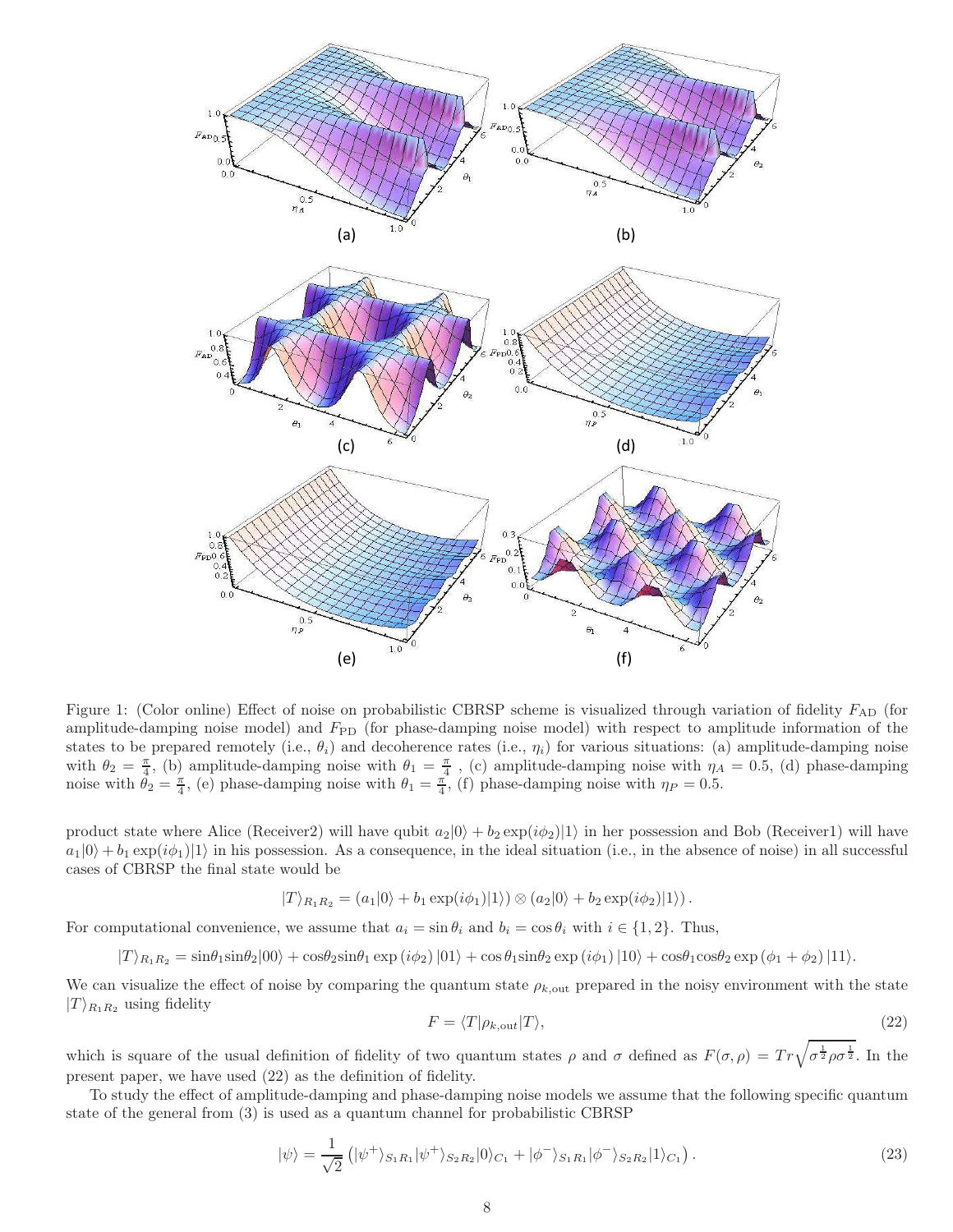

Figure 2: (Color online) Comparison of the effect of amplitude-damping noise (solid line) with phase damping noise (dashed line) by assuming  $\eta_A = \eta_P = \eta$  and  $\theta_1 = \theta_2 = \frac{\pi}{4}$ . In this situation, fidelity for amplitude-damping noise is always greater than that for the phase-damping noise for the same value of decoherence rate  $\eta$ . Fidelity for amplitude-damping noise monotonically decreases with decoherence rate  $\eta$ , but fidelity for phase-damping is found to increase with  $\eta$ , after initially decreasing.

For this particular choice of quantum channel, the above described method of obtaining  $\rho_{k,\text{out}}$  yields

$$
\rho_{A,\text{out}} \left( \begin{array}{ccc} \rho_{A,11} & 4\text{sin}^2\theta_1\text{sin}2\theta_2\exp(-i\phi_2) & 4\text{sin}2\theta_1\text{sin}^2\theta_2\exp(-i\phi_1) & 2\text{sin}2\theta_1\text{sin}2\theta_2\exp(-i\phi_{12}) \\ 4\text{sin}^2\theta_1\text{sin}2\theta_2\exp(i\phi_2) & 8\text{cos}^2\theta_2\text{sin}^2\theta_1 & 2\text{sin}2\theta_1\text{sin}2\theta_2\exp(-i\Delta\phi) & 4\text{cos}^2\theta_2\text{sin}2\theta_1\exp(-i\phi_1) \\ 4\text{sin}2\theta_1\text{sin}^2\theta_2\exp(i\phi_1) & 2\text{sin}2\theta_1\text{sin}2\theta_2\exp(i\Delta\phi) & 8\text{cos}^2\theta_1\text{sin}^2\theta_2 & 4\text{cos}^2\theta_1\text{sin}2\theta_2\exp(-i\phi_2) \\ 2\text{sin}2\theta_1\text{sin}2\theta_2\exp(i\phi_{12}) & 4\text{cos}^2\theta_2\text{sin}2\theta_1\exp(i\phi_1) & 4\text{cos}^2\theta_1\text{sin}2\theta_2\exp(i\phi_2) & 8\text{cos}^2\theta_1\text{cos}^2\theta_2 \end{array} \right),
$$
\n(24)

and

$$
\rho_{P,\text{out}} = \frac{(-1+\eta_P)^4}{4} \text{4} \sin^2 \theta_1 \sin^2 \theta_2 \qquad 2 \sin^2 \theta_1 \sin 2\theta_2 \exp(-i\phi_2) \qquad 2 \sin 2\theta_1 \sin^2 \theta_2 \exp(-i\phi_1) \qquad \sin 2\theta_1 \sin 2\theta_2 \exp(-i\phi_{12})
$$
  
\n
$$
\times \begin{pmatrix}\n4 \sin^2 \theta_1 \sin^2 \theta_2 & 2 \sin^2 \theta_1 \sin 2\theta_2 \exp(-i\phi_2) & 2 \sin 2\theta_1 \sin^2 \theta_2 \exp(-i\phi_1) & \sin 2\theta_1 \sin 2\theta_2 \exp(-i\phi_1) \\
2 \sin^2 \theta_1 \sin^2 \theta_2 \exp(i\phi_1) & \sin 2\theta_1 \sin 2\theta_2 \exp(i\phi) & \frac{4(1-2\eta_P + 2\eta_P^2)^2}{(-1+\eta_P)^4} \cos^2 \theta_1 \sin^2 \theta_2 & 2 \cos^2 \theta_1 \sin 2\theta_2 \exp(-i\phi_2) \\
\sin 2\theta_1 \sin 2\theta_2 \exp(i\phi_{12}) & 2 \cos^2 \theta_2 \sin 2\theta_1 \exp(i\phi_1) & 2 \cos^2 \theta_1 \sin 2\theta_2 \exp(i\phi_2) & 4 \cos^2 \theta_1 \cos^2 \theta_2\n\end{pmatrix}
$$
\n(25)

where  $\phi_{12} = \phi_1 + \phi_2$ ,  $\Delta \phi = (\phi_1 - \phi_2)$ ,

$$
\rho_{A,11} = \frac{1}{(-1+\eta)^2} \left(2 - 4\eta_A + 6\eta_A^2 + 2\left(-1 + 2\eta_A + \eta_A^2\right) \cos 2\theta_1 + \left(1 - 2\eta_A + 3\eta_A^2\right) \cos \left(2(\theta_1 - \theta_2)\right) - 2\cos 2\theta_2 + 4\eta_A \cos 2\theta_2 + 2\eta_A^2 \cos 2\theta_2 + \cos\left(2(\theta_1 + \theta_2)\right) - 2\eta_A \cos \left(2(\theta_1 + \theta_2)\right) + 3\eta_A^2 \cos \left(2(\theta_1 + \theta_2)\right)\right),
$$

and

$$
N_A = \frac{(-1+\eta_A)^2}{2 \times (4-8\eta_A+6\eta_A^2+2\eta_A^2 \cos 2\theta_1+\eta_A^2 \cos 2(\theta_1-\theta_2)+2\eta_A^2 \cos 2\theta_2+\eta_A^2 \cos 2(\theta_1+\theta_2))}.
$$

Using (22) and (24) we obtain the fidelity of the quantum state prepared using the proposed probabilistic CBRSP scheme under amplitude-damping noise as

$$
F_{AD} = \frac{64 - 128\eta_A + 66\eta_A^2 - 2\eta_A^2 \cos 4\theta_1 + \eta_A^2 \cos \left(4(\theta_1 - \theta_2)\right) - 2\eta_A^2 \cos 4\theta_2 + \eta_A^2 \cos \left(4(\theta_1 + \theta_2)\right)}{16\left(4 - 8\eta_A + 6\eta_A^2 + 2\eta_A^2 \cos 2\theta_1 + \eta_A^2 \cos \left(2(\theta_1 - \theta_2)\right) + 2\eta_A^2 \cos 2\theta_2 + \eta_A^2 \cos \left(2(\theta_1 + \theta_2)\right)\right)}.\tag{26}
$$

Similarly, by using (22) and (25) we obtain the fidelity of the quantum state prepared using the proposed probabilistic CBRSP scheme under phase-damping noise as

$$
F_{\rm PD} = \frac{1}{64} \left( 64 - 256\eta_P + 420\eta_P^2 - 328\eta_P^3 + 118\eta_P^4 + 6\eta_P^2 (2 - 4\eta_P + 3\eta_P^2) \cos 4\theta_1 - 16\eta_P^2 (2 - 4\eta_P + 3\eta_P^2) \cos (2(\theta_1 - \theta_2)) + 2\eta_P^2 \cos (4(\theta_1 - \theta_2)) - 4\eta_P^3 \cos (4(\theta_1 - \theta_2)) + 3\eta_P^4 \cos (4(\theta_1 - \theta_2)) + 12\eta_P^2 \cos 4\theta_2 - 24\eta_P^3 \cos 4\theta_2 - 4\eta_P^3 \cos 4\theta_2 - 4\eta_P^3 \cos 4\theta_2 - 32\eta^2 \cos (2(\theta_1 + \theta_2)) + 64\eta_P^3 \cos (2(\theta_1 + \theta_2)) - 48\eta_P^4 \cos (2(\theta_1 + \theta_2)) - 4\eta_P^3 \cos (4(\theta_1 + \theta_2)) \right)
$$
\n
$$
+ 2\eta_P^2 \cos (4(\theta_1 + \theta_2)) - 4\eta_P^3 \cos (4(\theta_1 + \theta_2)) + 3\eta_P^4 \cos (4(\theta_1 + \theta_2)) \right).
$$
\n(27)

From (26) and (27) we can see that both the fidelities  $F_{AD}$  for amplitude-damping noise and  $F_{PD}$  for phase-damping noise depend only on the decoherence rate  $\eta_k$  and the amplitude information (i.e.,  $a_i$  and  $b_i$ ) of the states that were attempted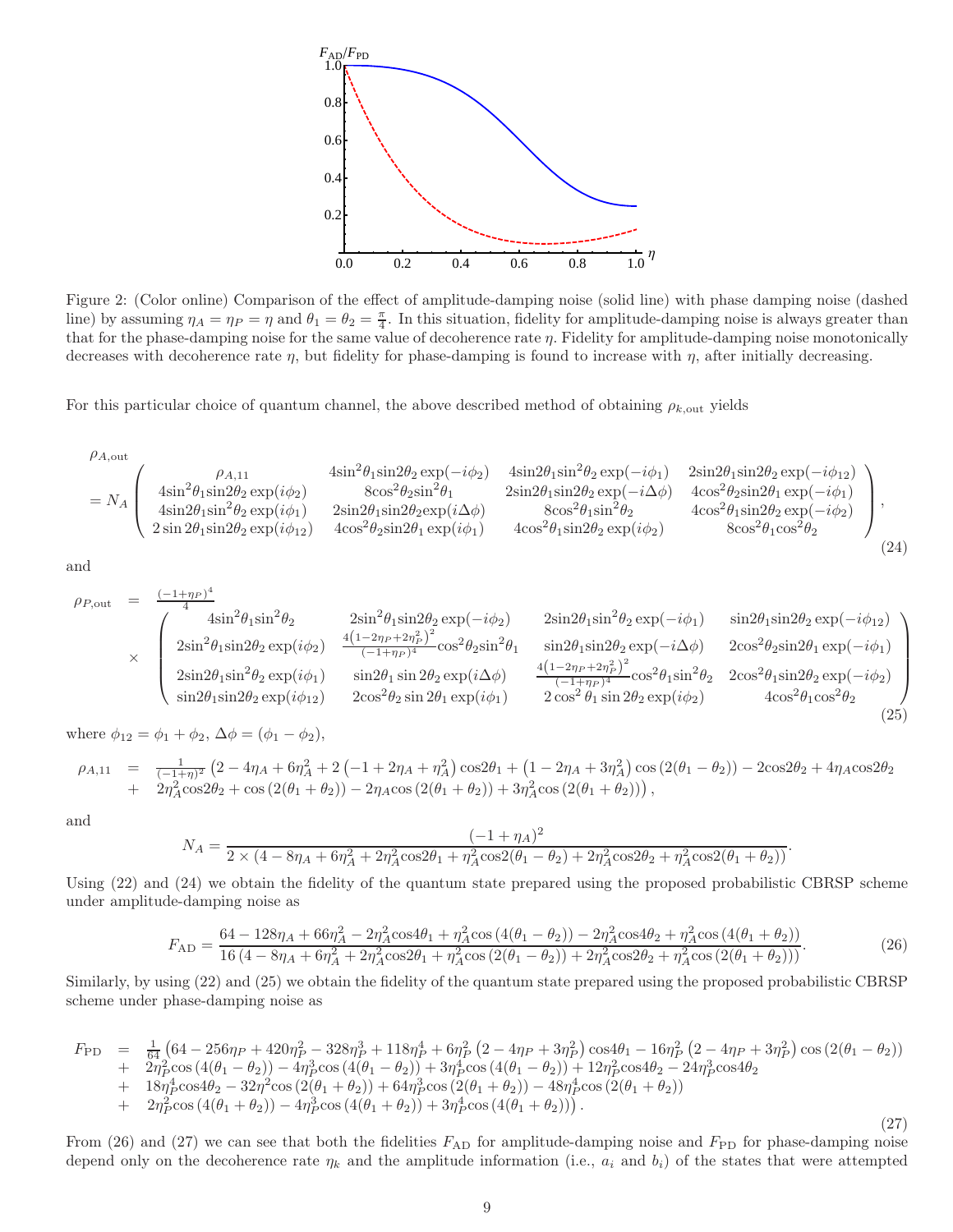to be prepared remotely and fidelities are independent of the corresponding phase information  $\phi_i$ . A similar observation was recently reported in Ref. [43] in the context of JRSP in noisy environments. The method adopted to study the effect of noise in the present paper and in Ref. [43] is quite general and can be easily applied to other schemes of quantum communication in general and to the schemes of bidirectional quantum communication in particular. For example, if we wish to extend the present discussion to the case of the deterministic CBRSP scheme described in Section 3 then we have to use a 7-qubit state, but the Kraus operators would still operate on the same qubits as in the case of the probabilistic CBRSP as the additional qubits used for deterministic CBRSP are prepared locally by the senders and these qubits are not exposed to the noisy environment. However, in case we wish to implement the scheme of deterministic CJBRSP as described in Section 4, we have to apply Kraus operators on 6 qubits (except the qubit of controller) of a 7-qubit quantum channel of the general form (18). Fidelities for deterministic CBRSP, CJBRSP and/or controlled bidirectional teleportation can be obtained easily by following the procedure adopted in this work. However, here we restrict ourselves to the case of probabilistic CBRSP alone. In case the probabilistic CBRSP scheme, realized using the quantum channel (23), is exposed to different noisy environments, then the fidelity corresponding to various noise models would depend on the corresponding parameters, as shown in Fig. 1. Specifically, Fig. 1 a-c (d-f) clearly illustrates the effect of amplitude-damping (phase-damping) noise on the fidelity  $F_{AD}$  $(F_{\rm PD})$  and variation of the fidelity with  $\theta_i$  (or equivalently  $a_i$  and  $b_i$ ) and decoherence rate  $\eta_k$ . We can easily observe that fidelity  $F_{AD}$  always decreases with decoherence  $\eta_A$ , (c.f. Fig. 1 a-b), but similar character is not observed in phase-damping channel where we can observe that initially fidelity decreases with  $\eta_P$  and after a point it starts increasing (c.f. Fig. 1 d-e). These characteristics can be visualized more clearly in Fig. 2, where we have compared the effect of amplitude-damping noise with phase damping noise by assuming  $\eta_A = \eta_P = \eta$  and  $\theta_1 = \theta_2 = \frac{\pi}{4}$ . In this situation, fidelity of amplitude-damping channel (solid line in Fig. 2) is always more than that of the phase-damping channel (dashed line in Fig. 2) for the same value of decoherence rate  $\eta$ . Thus we see that information loss is less when the travel qubits are transferred through the amplitude-damping channel as compared to the phase-damping channel, in consistence with the work in [43] where similar considerations were applied to a JRSP process.

### 6 Conclusion

We have provided protocols of probabilistic CBRSP, deterministic CBRSP and deterministic CJBRSP. Interestingly, the probabilistic CBRSP requires a lesser amount of classical communications compared to the BCST schemes [13] which are deterministic. This advantage of lesser classical communication is lost in the deterministic CBRSP. This observation is analogous to the one-directional case. However, the operations used in deterministic CBRSP are such that it can be modified quickly into the protocol of deterministic CJBRSP. Interestingly, it is shown that the above protocols can be realized using infinitely many alternative quantum channels. Further, the deterministic protocols described above can also be turned in to probabilistic protocols of bidirectional RSP by considering the GHZ states shared by the sender(s) and receiver to be non-maximally entangled. In such a situation we will obtain a controlled bidirectional version of the recently proposed RSP scheme of Wei et al. [44]. The protocols presented here are also interesting because of its potential applications in several practical situations discussed in earlier works on RSP. Further, the presented protocol is experimentally realizable using presently available technologies and for the first time, to the best of our knowledge, effect of noise on a bidirectional quantum communication protocol is described. The effect of amplitude-damping and phase-damping noise, on our protocols, makes the present study much more realistic compared to the existing works as in practice we cannot have a noise-free quantum channel. In addition, the method used here for the study of effect of noise is quite general and it is possible to apply this approach to study the effect of noise in other similar schemes of quantum communication.

Acknowledgment: AP thanks Department of Science and Technology (DST), India for support provided through the DST project No.  $SR/S2/LOP-0012/2010$ . He also thanks N. B. An for some technical discussion.

### References

- [1] Bennett, C. H., et al.: Phys. Rev. Lett. 70, 1895 (l993)
- [2] Pathak, A.: Elements of quantum computation and quantum communication. CRC Press, Boca Raton, USA (2013)
- [3] Hillery, M., Buzek, V., Bertaiume, A.: Phys. Rev. A 59, 1829 (1999)
- [4] Karlsson, A., Bourennane, M.: Phys. Rev. A 58, 4394 (1998)
- [5] Pathak, A., Banerjee, A.: Int. J. Quantum Info. 9, 389 (2011)
- [6] Wang, X. W., et al.: Opt. Commun. 283, 1196 (2010)
- [7] Shukla, C., Pathak, A.: Phys. Lett. A 377, 1337 (2013)
- [8] Pati, A. K.: Phys. Rev. A 63, 014302 (2000)